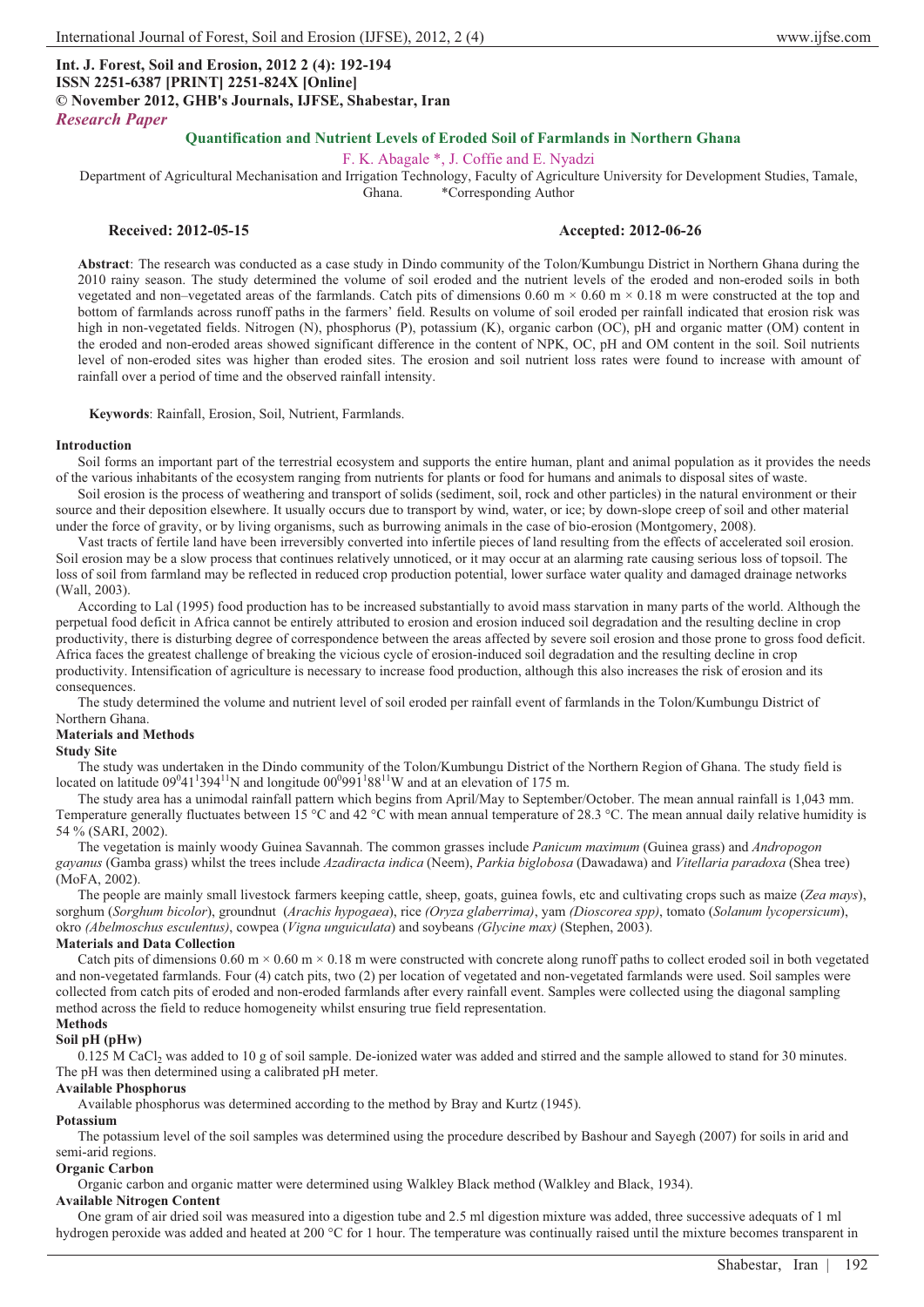about 2 hours. The tubes were removed and allowed to cool after which 10 ml water was added. The mixture was distilled after which 20 ml of boric acid indicator solution was added to 250 ml water; 20 ml of 40 NaOH was added to the digestion tube and distilled for about 7 minutes until 75 ml of distilled water was obtained. It was then titrated with 0.01 M HCl until colour changed from green to pink. Equation 1 was used in the determination of available nitrogen content;<br>  $\%$  NILrogen =  $\frac{(a - b) \times (14 \times M \times V)}{2}$ 

R

Where;

- a = Titre value of sample
- $b$  = Titre value of blank
- $M =$ Molarity of HCl
- $V = Total volume of digest$
- $S = Weight of sample$

# **Results and Discussions**

# **Volume of Soil Eroded in Non–Vegetated Area**

Results of the study indicated that amount of soil collected in catch pits after rainfall of 11.0 mm, no measurable soil was collected or trapped. This is as a result of the intermittent nature of the rain event which spread over a long period of time and thus unable to generate runoff which is the main driving force for soil particle detachment and entrainment by water. The period between the two (2) rainfall events was 12 days which indicates that the soil needs to be saturated before runoff can occur.

According to Morgan (1995), runoff depends on antecedent moisture condition of the soil. Thus, runoff is generated easily when there is enough storage in the unsaturated and saturated zones respectively. Morgan (1995) indicated that rainfall which reaches the ground may be stored in small depressions or hollows on the surface or it may infiltrate the soil, contributing to soil moisture storage or by deep percolation to the groundwater. When the soil is unable to take in more water, the excess moves laterally downslope within the soil as subsurface or interflow or it contributes to runoff on the surface resulting in erosion by overland flow.

A period of 9 days was observed before a rainfall of 8.6 mm was recorded in the study site. This 8.6 mm rainfall was intense as it occurred over a very short period of time. This high intensity generated runoff which eroded  $3.0 \times 10^{-4}$  m<sup>3</sup> and  $1.8 \times 10^{-3}$  m<sup>3</sup> of soil at the upslope and down slope sites respectively. Rainfall recorded 5 days after the 8.6 mm rain was 46.1 mm and this rainfall event was associated with high intensity and thus detached the soil particles and transported them downslope. Soil volumes of 4.8 x  $10^{-3}$  m<sup>3</sup> and 9.7 x  $10^{-3}$  m<sup>3</sup> were collected in the catch pits located upslope and downslope respectively in the study field. The detachment of these high quantities of soil particles can also be attributed to the saturation of the soils as a result of the previous rainfall events.

The difference in volumes between the up and downslopes of the study fields indicates the effect of the erosive power or the energy contained in the rain drop and the flowing water downslope. Table 1 presents the volume of soil eroded from the non-vegetated area of the study site. The effect of lack of vegetative cover is therefore evident in the results tabulated (Table 1). This is because the vegetative cover has the potential of breaking the energy pathway of a raindrop and thus reducing the direct effect on a soil pedon.

| Date    | Rainfall    | Volume of Soil Eroded in Non-vegetated Area (m <sup>3</sup> ) |                      |  |
|---------|-------------|---------------------------------------------------------------|----------------------|--|
|         | Amount (mm) | Upslope                                                       | <b>Downslope</b>     |  |
| 06/5/10 | l.40        |                                                               |                      |  |
| 19/5/10 | 11.0        |                                                               |                      |  |
| 29/5/10 | 8.60        | $3.0 \times 10^{-4}$                                          | $1.8 \times 10^{-3}$ |  |
| 03/6/10 | 46.1        | $4.8 \times 10^{-3}$                                          | $9.7 \times 10^{-3}$ |  |

# **Volume of Soil Eroded in Vegetated Area**

The effectiveness of vegetation cover in the control or reduction in the level of soil erosion was determined using the site with vegetative cover. As presented in Table 2 at a rainfall event of 1.4 mm, 11.0 mm and 8.6 mm experienced during the study period, there was no measurable quantity of soil trapped by the catch pit located at both the up and downslope areas in the experimental plots.

The intensity of the vegetation cover was substantially high and thus intercepted the effect of the energy of the rain drops on the soil surface. The direct impact of the rain on the soil surface is therefore reduced tremendously and thus reduces the level of soil particle dispersal and entrainment from the soil surface. According to Lal (1995), vegetation cover close to ground level breaks the raindrop impact, traps transported soil particles and dissipates the energy of raindrop more effectively than tall canopies thereby favouring the prevention of upland erosion caused by splash and overland flow. Soil erosion is decreased with an increased vegetation cover. The above ground component of the vegetation such as leaves and stems, absorbs some of the energy of the falling raindrops, running water and wind such that less of the rain drop energy is directed at the soil, whilst the below ground component, comprising the root system, contribute to mechanical strength of the soil (Morgan, 1995). Erosion in vegetated fields is a natural process and takes a long time to be noticed unless accelerated by human practices that encourage the removal of vegetation. This is the cause of the immeasurable or unquantifiable volume of soil in the catch pits in the vegetated part of the area. Rainfall amount recorded as 46.1 mm was able to detach and transport only very fine soil particles tightly attached to the surface of the soil catch pits. The recorded volume of soil was  $3.0 \times 10^{-4}$  m<sup>3</sup> and  $7.0 \times 10^{-3}$  m<sup>3</sup> for upslope and downslope experimental sites respectively. Management of soil cover in the form of ensuring luxuriant crop growth is therefore very important in reducing soil erosion in agricultural fields as was observed from the results of the experimental sites.

|         | <b>Table 2:</b> Volume of Soil Eroded in Vegetated Area per Rainfall |                                                           |                          |  |  |  |  |  |
|---------|----------------------------------------------------------------------|-----------------------------------------------------------|--------------------------|--|--|--|--|--|
| Date    | Rainfall                                                             | Volume of Soil Eroded in Vegetated Area (m <sup>3</sup> ) |                          |  |  |  |  |  |
|         | Amount (mm)                                                          | <b>Upslope</b>                                            | <b>Downslope</b>         |  |  |  |  |  |
| 6/5/10  |                                                                      |                                                           |                          |  |  |  |  |  |
| 19/5/10 | l 1.0                                                                |                                                           | $\overline{\phantom{0}}$ |  |  |  |  |  |
| 29/5/10 | 8.6                                                                  |                                                           | $\overline{\phantom{0}}$ |  |  |  |  |  |
| 3/6/10  | 46.1                                                                 | $3.0 \times 10^{-4}$                                      | $7.0 \times 10^{-3}$     |  |  |  |  |  |

# **Soil pH of Eroded and Non-Eroded Soils**

Soil pH is known to measure the acidity or alkalinity of a given soil sample. It is determined by the amount of lime (calcium) contained in the soil. Low pH soil (< 6.0) results in an increase in aluminum which is toxic to plants. Results of the study indicated that soils eroded were losing their pH from nearly neutral or neutral to strongly acidic with pH values from 6.10- 6.15 to 5.41 - 5.49 as was observed in non-eroded and eroded experimental sites respectively. This therefore has an effect on the growth and performance of crops in the farmlands as crops which cannot tolerate acidic soils will not produce the required results in terms of yield. It may also increase the cost of production when lime is applied to correct the deficiency.